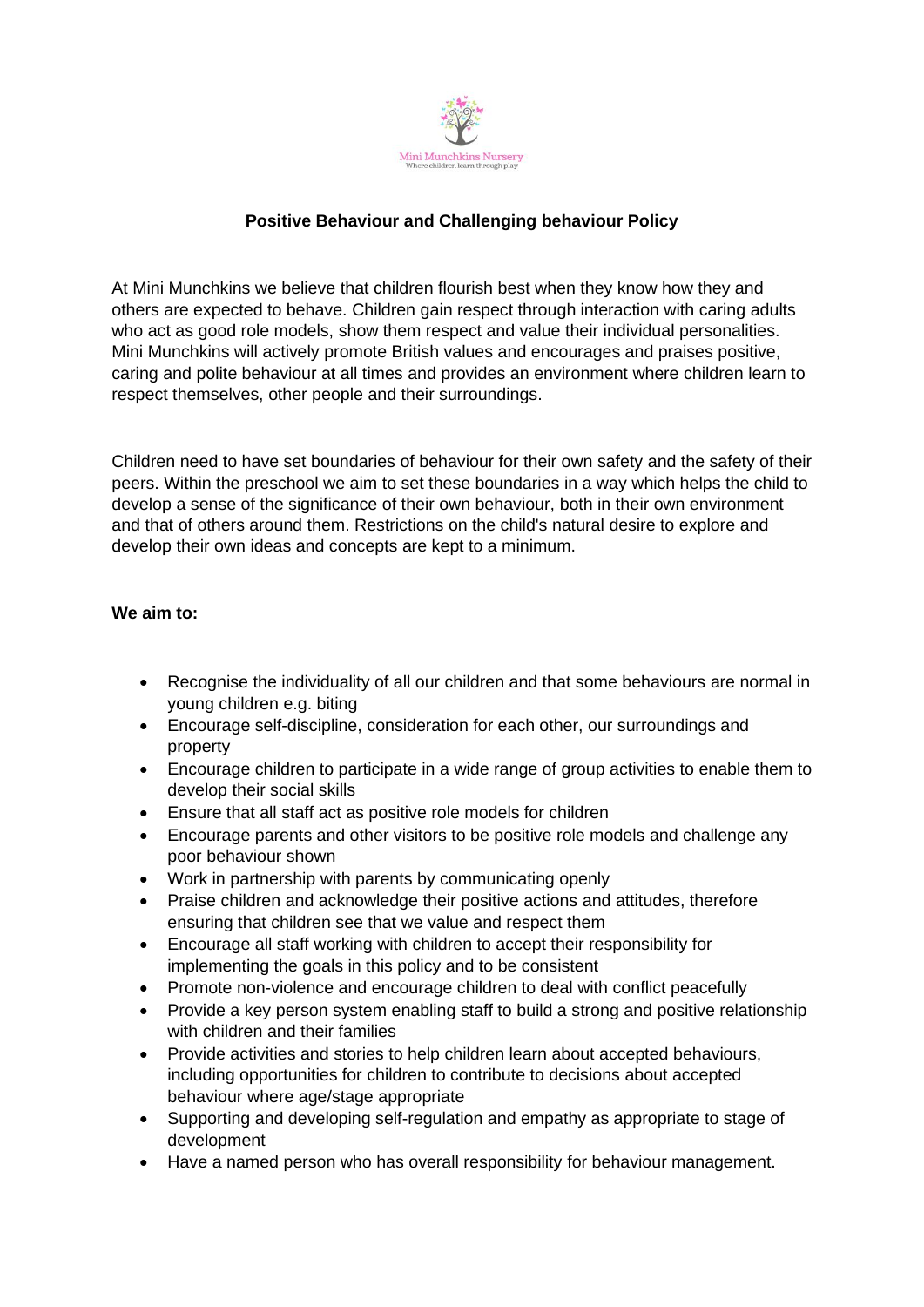

# **The named person for Mini Munchkins Preschool for managing behaviour is Louise Martin. The Behaviour Manager will:**

- Advise and support other staff on behaviour issues
- Along with each room leader will keep up to date with legislation and research relating to behaviour
- Support changes to policies and procedures in the nursery
- Access relevant sources of expertise where required and act as a central information source for all involved
- Attend regular external training events, and ensure all staff attend relevant in-house or external training for behaviour management. Keep a record of staff attendance at this training.
- Our nursery rules are concerned with safety, care and respect for each other. We keep the rules to a minimum and ensure that these are age and stage appropriate. We regularly involve children in the process of setting rules to encourage cooperation and participation and ensure children gain understanding of the expectations of behaviour relevant to them as a unique child.
- Children who behave inappropriately, for example, by physically abusing another child or adult e.g. biting, or through verbal bullying, are helped to talk through their actions and apologise where appropriate. We make sure that the child who has been upset is comforted and the adult will confirm that the other child's behaviour is not acceptable. We always acknowledge when a child is feeling angry or upset and that it is the behaviour that is not acceptable, not the child.

# **When children behave in unacceptable ways:**

- We never use or threaten to use physical punishment/corporal punishment such as smacking or shaking
- We only use physical intervention for the purpose of averting immediate danger or personal injury to any person (including the child) or to manage a child's behaviour if necessary. We keep a record of any occasions where physical intervention is used and inform parents on the same day, or as reasonably practicable
- We recognise that there may be times where children may have regular occasions where they lose control and may need individual techniques to restrain them. This will only be carried out by staff who have been appropriately trained to do so. Any restraints will only be done following recommended guidance and training and only with a signed agreement from parents on when to use it. We will complete an incident form following any restraints used and notify the parents
- We do not single out children or humiliate them in any way. Where children use unacceptable behaviour they will, wherever possible, be re-directed to alternative activities. Discussions with children will take place as to why their behaviour was not acceptable, respecting their level of understanding and maturity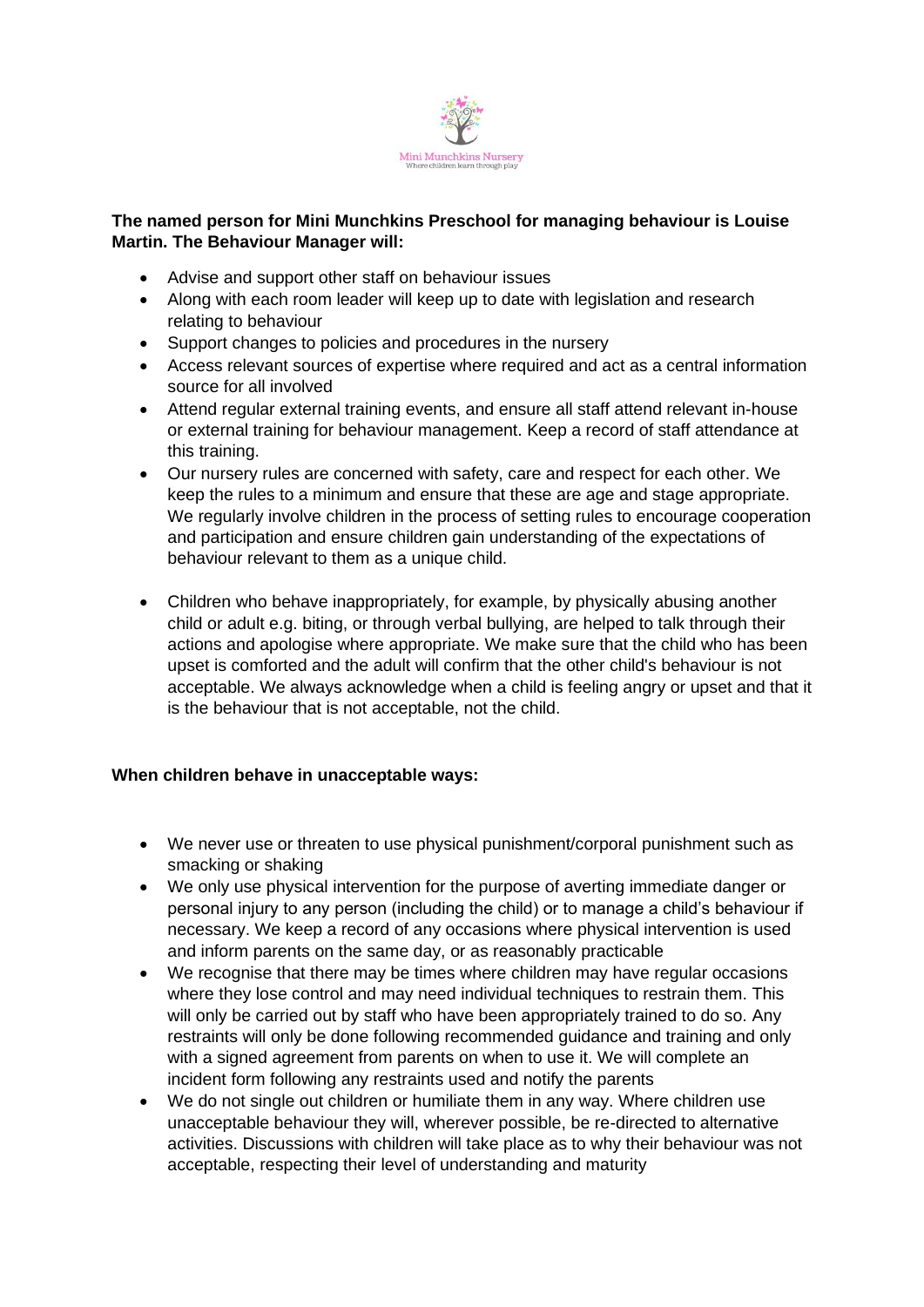

- Staff will not raise their voices (other than to keep children safe)
- In any case of misbehaviour, we always make it clear to the child or children in question, that it is the behaviour and not the child that is unwelcome
- We decide how to handle a particular type of behaviour depending on the child's age, level of development and the circumstances surrounding the behaviour. This may involve asking the child to talk and think about what he/she has done. All staff support children in developing empathy and children will only be asked to apologise if they have developed strong empathy skills and have a good understanding of why saying sorry is appropriate
- We help staff to reflect on their own responses towards challenging behaviours to ensure that their reactions are appropriate
- We inform parents if their child's behaviour is unkind to others or if their child has been upset. In all cases we deal with inappropriate behaviour in nursery at the time. We may ask parents to meet with staff to discuss their child's behaviour, so that if there are any difficulties, we can work together to ensure consistency between their home and the nursery. In some cases, we may request additional advice and support from other professionals, such as an educational psychologist
- We support children in developing non-aggressive strategies to enable them to express their feelings
- We keep confidential records on any inappropriate behaviour that has taken place. We inform parents and ask them to read and sign any incidents concerning their child
- We support all children to develop positive behaviour, and we make every effort to provide for their individual needs
- Through partnership with parents and formal observations, we make every effort to identify any behavioural concerns and the causes of that behaviour. From these observations and discussions, we will implement an individual behaviour modification plan where a child's behaviour involves aggressive actions towards other children and staff, for example hitting, kicking etc. The manager will complete risk assessments identifying any potential triggers or warning signs ensuring other children's and staff's safety at all times. In these instances, we may remove a child from an area until they have calmed down.

### **Anti-bullying**

Bullying takes many forms. It can be physical, verbal or emotional, but it is always a repeated behaviour that makes other people feel uncomfortable or threatened. We acknowledge that any form of bullying is unacceptable and will be dealt with immediately while recognising that physical aggression is part of children's development in their early years.

We recognise that children need their own time and space and that it is not always appropriate to expect a child to share. We believe it is important to acknowledge each child's feelings and to help them understand how others might be feeling.

We encourage children to recognise that bullying, fighting, hurting and discriminatory comments are not acceptable behaviour. We want children to recognise that certain actions are right and that others are wrong.